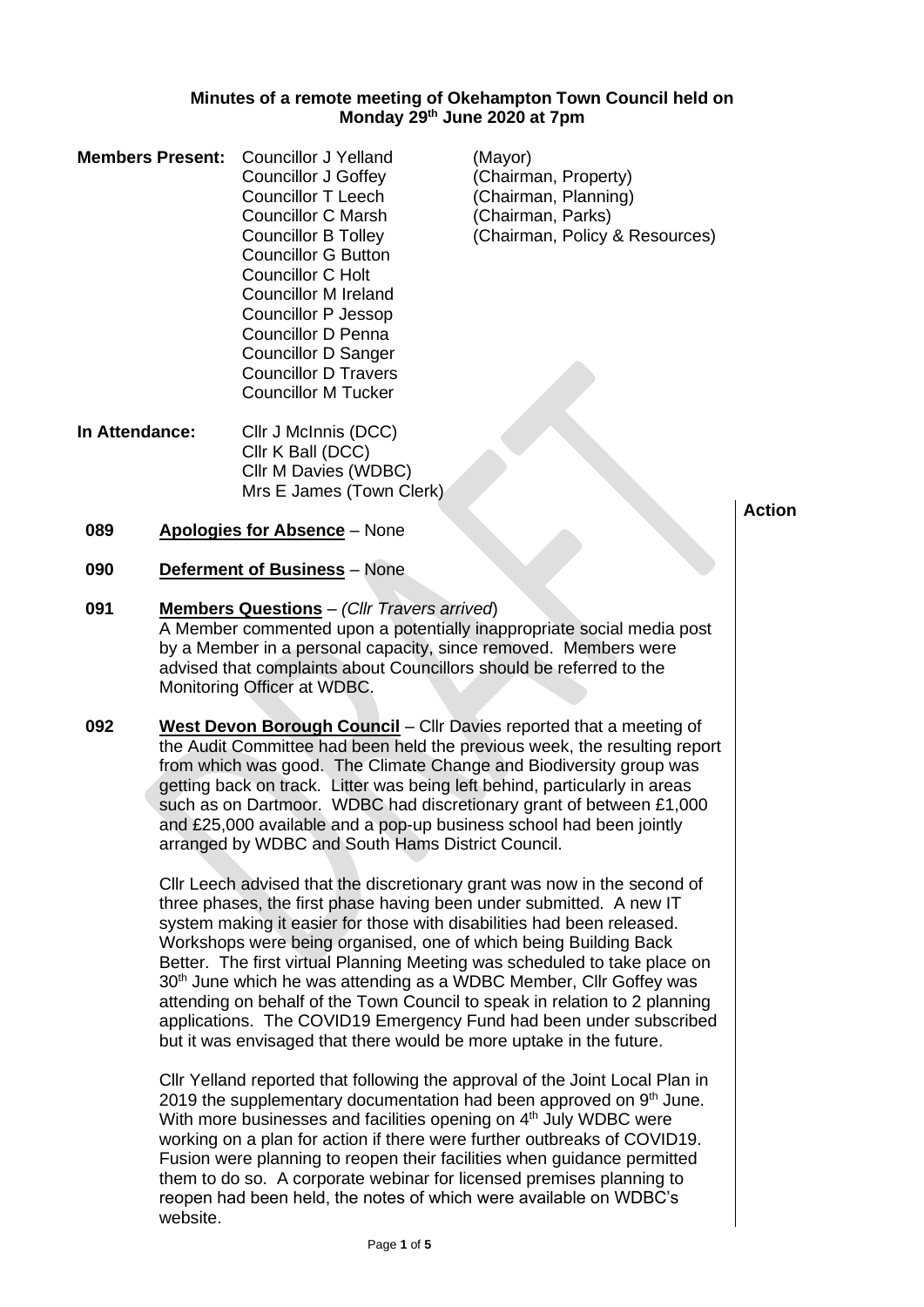| 093   | <b>Devon County Council</b> - Cllr Ball's report had been previously circulated.<br>In particular Cllr Ball advised of upcoming Highways work in and around<br>the town in the next few weeks.                                                                                                                                                                                                                                                                                                                                                                                                                                                             |                     |
|-------|------------------------------------------------------------------------------------------------------------------------------------------------------------------------------------------------------------------------------------------------------------------------------------------------------------------------------------------------------------------------------------------------------------------------------------------------------------------------------------------------------------------------------------------------------------------------------------------------------------------------------------------------------------|---------------------|
|       | Cllr McInnes (DCC) was introduced and reported upon the recent<br>inadequate Ofsted report that had been received in relation to Children's<br>Services. As well as being negative points which were being addressed,<br>there had been positives. The number of children in care was currently in<br>the region of 780, the number had reduced during COVID19 but was<br>beginning to rise. Devon currently had the highest number of children in<br>the Country who were back in school; years reception, 1 and 3 in primary<br>education. There was no government guidance to date as to how all<br>children could go back to school in September 2020. |                     |
|       | Members posed questions to Cllr McInnes which included plans for funding<br>of early help – Cllr McInnes advised that DCC were trying to strengthen the<br>help for those on the edge of care which was primarily teenage aged<br>children/young persons. The % of the children's service budget in relation<br>to DCC's budget was queried. Cllr McInnes to provide the information to<br>the Clerk for circulation.                                                                                                                                                                                                                                      |                     |
|       | (Cllr Button left the meeting)                                                                                                                                                                                                                                                                                                                                                                                                                                                                                                                                                                                                                             |                     |
| 094   | <b>Questions Arising from Members Reports</b> - Concern relating to security<br>and vandalism at Aalen House was raised. Cllr Yelland advised she would<br>report the issue to WDBC who had previously taken action through<br>Environmental Health.                                                                                                                                                                                                                                                                                                                                                                                                       | <b>Cllr Yelland</b> |
|       | Cllr Ball was asked about proposed financial cuts of £400m from DCC's<br>health budget. Cllr Ball advised he would make enquiries and respond<br>through the Clerk.                                                                                                                                                                                                                                                                                                                                                                                                                                                                                        | <b>Cllr Ball</b>    |
| 095   | <b>Adoption of Minutes of Committees and Members' Questions arising</b>                                                                                                                                                                                                                                                                                                                                                                                                                                                                                                                                                                                    |                     |
| 095.1 | <u>Thereon –</u><br>Policy & Resources Committee meeting held on 18th May 2020 -<br>adoption proposed by Cllr Tolley, seconded Cllr Goffey.                                                                                                                                                                                                                                                                                                                                                                                                                                                                                                                |                     |
| 095.2 | <b>Planning Committee</b> meetings held on 3 <sup>rd</sup> February, 9 <sup>th</sup> March and<br>18th May 2020 - adoption proposed by Cllr Leech, seconded Cllr Ireland.                                                                                                                                                                                                                                                                                                                                                                                                                                                                                  |                     |
| 096   | <b>Full Council Meeting Minutes</b> - The minutes of the Town Council<br>meeting held on 1 <sup>st</sup> June 2020 were received and <b>APPROVED</b> on the<br>proposition of Cllr Yelland, seconded by Cllr Holt, noting that they would be<br>signed at a later date.                                                                                                                                                                                                                                                                                                                                                                                    | <b>Clerk</b>        |
|       | (Cllr McInnes left the meeting)                                                                                                                                                                                                                                                                                                                                                                                                                                                                                                                                                                                                                            |                     |
| 097   | <b>Matters Arising</b> – It was noted that Okehampton Hamlets Parish Council<br>had agreed the Neighbourhood Development Plan Working Group<br>Expenditure Protocol as previously approved by the Council.                                                                                                                                                                                                                                                                                                                                                                                                                                                 |                     |
| 098   | <b>Internal Audit Certificate and Report</b> - The previously circulated report<br>was noted, the only recommendation being that the van purchased in<br>March be added to the Asset Register for the year ended 31 <sup>st</sup> March 2020.<br>The Clerk explained that the van had been paid for as the COVID19<br>lockdown came into force and was only able to be collected in June, hence<br>the omission which had since been rectified.<br>Cllr Yelland congratulated the Clerk and Assistant Clerk on the report.                                                                                                                                 |                     |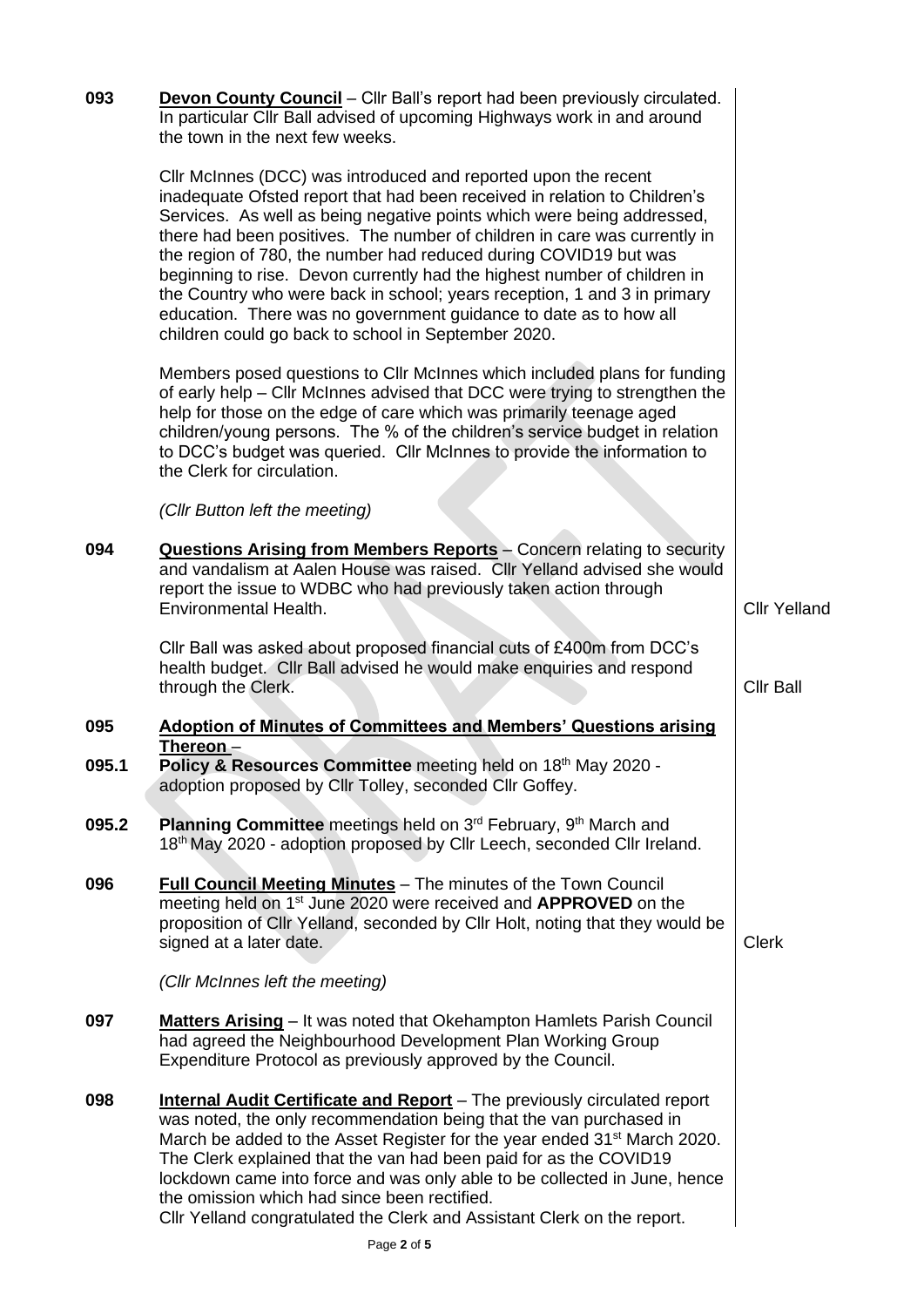*(Cllr Ball left the meeting)*

|              | (Cllr Ball left the meeting)                                                                                                                                                                                                                                                                                                                                                                                                  |                               |
|--------------|-------------------------------------------------------------------------------------------------------------------------------------------------------------------------------------------------------------------------------------------------------------------------------------------------------------------------------------------------------------------------------------------------------------------------------|-------------------------------|
| 099          | <b>Annual Governance Statement 2019/20</b> - Members considered the<br>Council's internal control processes and their effectiveness, and the<br>statements numbered 1 to 8 were read out separately by the Clerk, the<br>papers having previously been circulated. Following each statement<br>Members considered and agreed a response of 'yes' to each one.                                                                 |                               |
|              | Statement 9 was read out by the Clerk who explained that historically the<br>Council had answered 'N/A' but in 2017/18 had made a 'yes' response on<br>the advice of the Internal Auditor, following which the External Auditor had<br>advised the response was incorrect. In 2018/19 the response by the<br>Council had been 'N/A'. As work on the Charities was still ongoing<br>Members agreed that the response be 'N/A'. |                               |
|              | On the proposition of Cllr Goffey, seconded Cllr Leech, it was RESOLVED<br>to approve a 'Yes' response to statements 1 to 8 and 'N/A' to statement 9.<br>Cllr Yelland and the Clerk to make arrangements for the signing of the<br>documentation following the meeting.                                                                                                                                                       | Cllr Yelland/<br><b>Clerk</b> |
| 100          | <b>Accounting Statements 2019/20</b> – On the proposition of Cllr Tolley,<br>seconded Cllr Leech, it was RESOLVED to approve the accounting<br>statements for 2019/20 which had previously been circulated to Members.<br>Cllr Yelland and the Clerk to make arrangements for the signing of the<br>documentation following the meeting.                                                                                      | Cllr Yelland/<br><b>Clerk</b> |
| 101          | Admin Officer and Councillor Vacancies - It was noted that both<br>vacancies had been advertised and that co-option for the Councillor<br>vacancy would be considered at the next meeting of the Council.                                                                                                                                                                                                                     |                               |
| 102<br>102.1 | Police Council Advocate Scheme -<br>On the proposition of Cllr Goffey, seconded Cllr Leech, it was RESOLVED<br>to appoint Cllr Goffey as representative to the scheme.                                                                                                                                                                                                                                                        |                               |
| 102.2        | On the proposition of Cllr Yelland, seconded Cllr Ireland, it was<br>RESOLVED feedback would be reported to the Property Committee.                                                                                                                                                                                                                                                                                           |                               |
| 103          | Public Space Protection Orders, Dog Control Articles Consultation -<br>A proposal for a complete ban on dogs in all areas of the Kempley<br>Meadows side of Simmons Park and dogs on leads on the other side of<br>the river was made by Cllr Penna, seconded Cllr Tucker.<br>(Cllr Davies left the meeting)                                                                                                                  |                               |
|              | Comments made during debate included the difficulties that would arise<br>enforcing the ban including concern for members of staff, and the public<br>footpath which ran through the area. Following a vote of 4 in favour and 8<br>against the proposal was rejected.                                                                                                                                                        |                               |
|              | On the proposition of Cllr Marsh, seconded Cllr Ireland, it was RESOLVED<br>to approve the following response to the consultation:<br>• To support WDBC's proposals to introduce new orders:<br>Dog walkers must carry dog bags or other container to collect dog<br>$\circ$                                                                                                                                                  |                               |
|              | waste<br>Restrict amount of dogs that can be walked to four at a time<br>$\circ$<br>Dogs to be kept on leads on roads within 30mph speed zones<br>$\circ$<br>To request a specific Dogs on Leads Order is adopted on the Kempley<br>Meadows and Cricket Fields side of Simmons Park incorporating the<br>playing/pleasure field, children's play areas, Bowing Green, Putting                                                 |                               |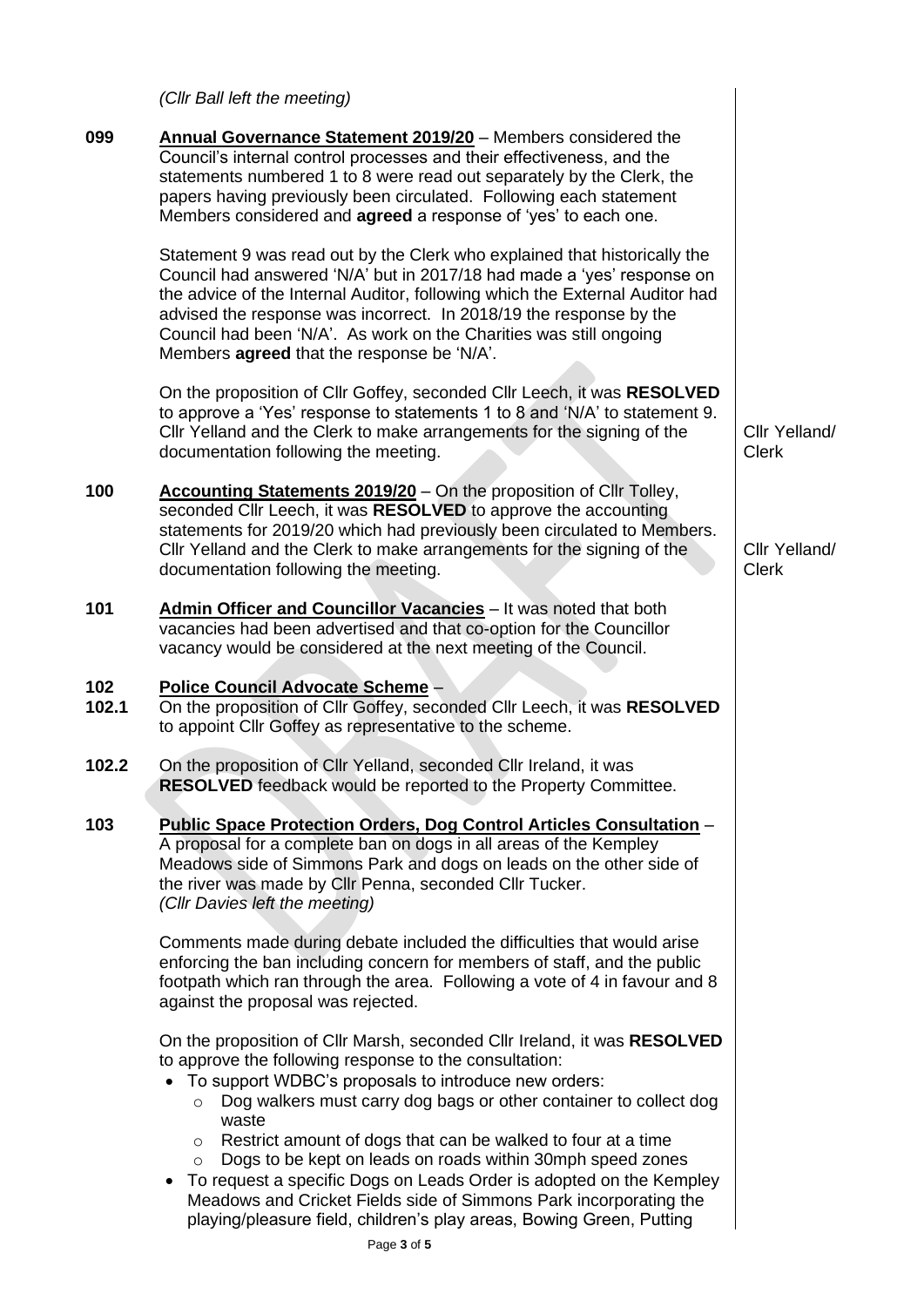|              | Green and areas used by the College, in accordance with the Trustees<br>resolution made at a meeting on 15 <sup>th</sup> June 2020                                                                                                                                                                                                                                                                                            | <b>Clerk</b> |
|--------------|-------------------------------------------------------------------------------------------------------------------------------------------------------------------------------------------------------------------------------------------------------------------------------------------------------------------------------------------------------------------------------------------------------------------------------|--------------|
| 104          | Code of Conduct Consultation - Cllr Leech declared an interest being<br>the Chairman of WDBC's Standards Committee.<br>On the proposition of Cllr Goffey, seconded Cllr Tucker (1 abstention), it<br>was RESOLVED to create a Task & Finish Group consisting of Cllrs<br>Goffey and Jessop, and the Assistant Clerk. The group to prepare a<br>response for consideration at the next meeting.                                | Ass. Clerk   |
| 105          | <b>Skatepark</b> – On the proposition of Cllr Leech, seconded Cllr Goffey, it was<br><b>RESOLVED</b> to approve a request from BT Openreach to site a new pole<br>adjacent to the skatepark and to request that, if possible, they provide a<br>power supply that could by used by the Council in the future as a CCTV<br>connection point.                                                                                   | <b>Clerk</b> |
|              | A motion to suspend Standing Order 3 (bb) to permit extension of the meeting was proposed by<br>Cllr Yelland, seconded Cllr Leech, and agreed.                                                                                                                                                                                                                                                                                |              |
| 106          | <b>Cemetery Management</b> – On the proposition of Cllr Marsh, seconded<br>Cllr Ireland, it was RESOLVED to create a Task & Finish Group consisting<br>of Cllrs Marsh, Jessop, Goffey, Tolley and the Clerk to consider the options<br>and report back to Council. Rev Cook to be invited to a future relevant<br>meeting.                                                                                                    | <b>Clerk</b> |
| 107<br>107.1 | <b>Policies/Documents -</b><br>On the proposition of Cllr Leech, seconded Cllr Holt (1 abstention), it was<br><b>RESOLVED</b> to approve the following policies as recommended by the<br>Policy & Resources Committee:<br>COVID19 Grant Policy and Application Form<br>Data Security Breach Response Policy and Procedure<br>٠<br><b>Privacy Notices x 2</b><br><b>Privacy Policy</b><br><b>Subject Access Request Policy</b> |              |
| 107.2        | On the proposition of Cllr Ireland, seconded Cllr Tucker, it was<br><b>RESOLVED</b> to approve the previously circulated Terms of Reference for<br>the COVID19 Recovery Working Group.                                                                                                                                                                                                                                        |              |
| 108<br>108.1 | <b>Finances-</b><br><b>Payment of Invoices</b> – (Cllr Marsh declared an interest being a Director of<br>Meldon Viaduct who were a payee on the list).                                                                                                                                                                                                                                                                        |              |
|              | On the proposition of Cllr Goffey, seconded Cllr Tolley (2 abstentions), the<br>schedules of payments for 22 <sup>nd</sup> and 29 <sup>th</sup> June 2020 were APPROVED.                                                                                                                                                                                                                                                      |              |
|              | It was commented that advertising in the Okehampton Times was<br>expensive and the need should be reconsidered in the future.                                                                                                                                                                                                                                                                                                 |              |
| 108.2        | On the proposition of Cllr Ireland, seconded Cllr Goffey, it was RESOLVED<br>that purchases relating to the approval of applications for the Council's<br>COVID19 Grants could be made by arrangement through invoice to the<br>Council or by use of the Lloyds Debit Card.                                                                                                                                                   |              |
| 109          | <b>Meeting Schedule</b> - On the proposition of Cllr Yelland, seconded<br>Cllr Jessop, it was RESOLVED to revert back to the previously approved<br>meeting schedule from 13 <sup>th</sup> July 2020 noting that the Property Committee<br>would meet on 20 <sup>th</sup> July instead of the Trustees who had recently met.                                                                                                  | <b>Clerk</b> |